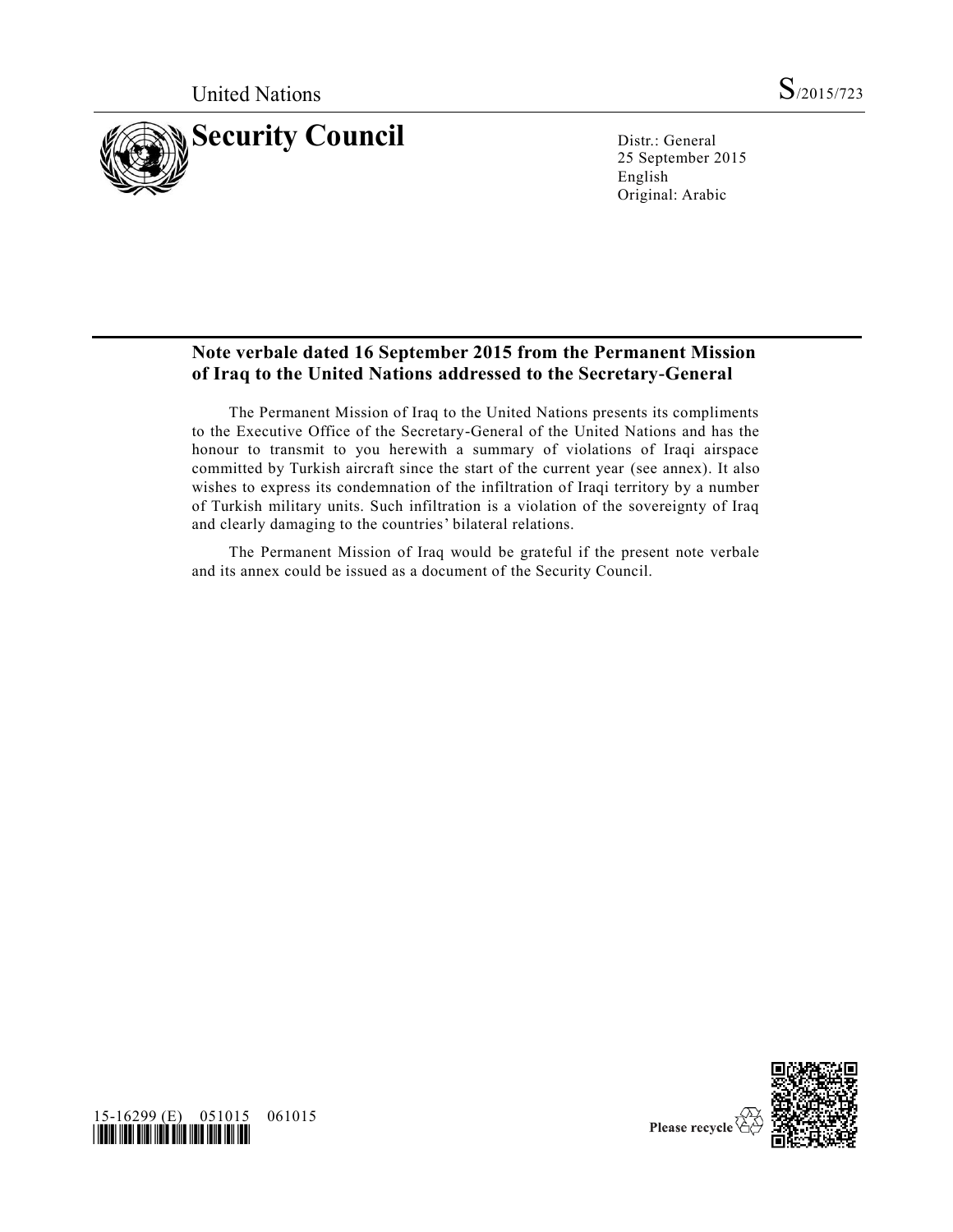# **Annex to the note verbale dated 16 September 2015 from the Permanent Mission of Iraq to the United Nations addressed to the Secretary-General**

[Original: Arabic]

|                  | Date         | Nationality | Type               | Distance        |
|------------------|--------------|-------------|--------------------|-----------------|
| 1.               | 6 July 2015  | Turkish     | 1 remotely piloted | 12 km           |
|                  |              |             | 1 remotely piloted | 9.5 km          |
| $\overline{2}$ . | 7 July 2015  | Turkish     | 1 remotely piloted | 13 km           |
|                  |              |             | 1 remotely piloted | 6 km            |
| 3 <sub>1</sub>   | 8 July 2015  | Turkish     | 1 remotely piloted | 9 km            |
| 4.               | 9 July 2015  | Turkish     | 1 remotely piloted | 9 km            |
|                  |              |             | 2 warplanes        | 28 km           |
|                  |              |             | 2 warplanes        | 58 km           |
|                  |              |             | 2 warplanes        | 46 km           |
|                  |              |             | 2 warplanes        | 6 km            |
|                  |              |             | 2 warplanes        | 30 km           |
|                  |              |             | 2 warplanes        | 16 km           |
|                  |              |             | 2 warplanes        | 11 km           |
|                  |              |             | 2 warplanes        | 11 km           |
|                  |              |             | 2 warplanes        | $23 \text{ km}$ |
| 5.               | 13 July 2015 | Turkish     | 1 remotely piloted | 8 km            |
| 6.               | 15 July 2015 | Turkish     | 1 remotely piloted | 21 km           |
| 7.               | 20 July 2015 | Turkish     | 1 remotely piloted | 16 km           |
|                  |              |             | 1 remotely piloted | 16 km           |
| 8.               | 21 July 2015 | Turkish     | 1 remotely piloted | 27 km           |
| 9.               | 23 July 2015 | Turkish     | 1 remotely piloted | 15 km           |
| 10.              | 24 July 2015 | Turkish     | 1 remotely piloted | 7 km            |
|                  |              |             | 1 remotely piloted | 17 km           |
|                  |              |             | 1 remotely piloted | 21 km           |

#### **Air violations committed from 6 to 31 July 2015**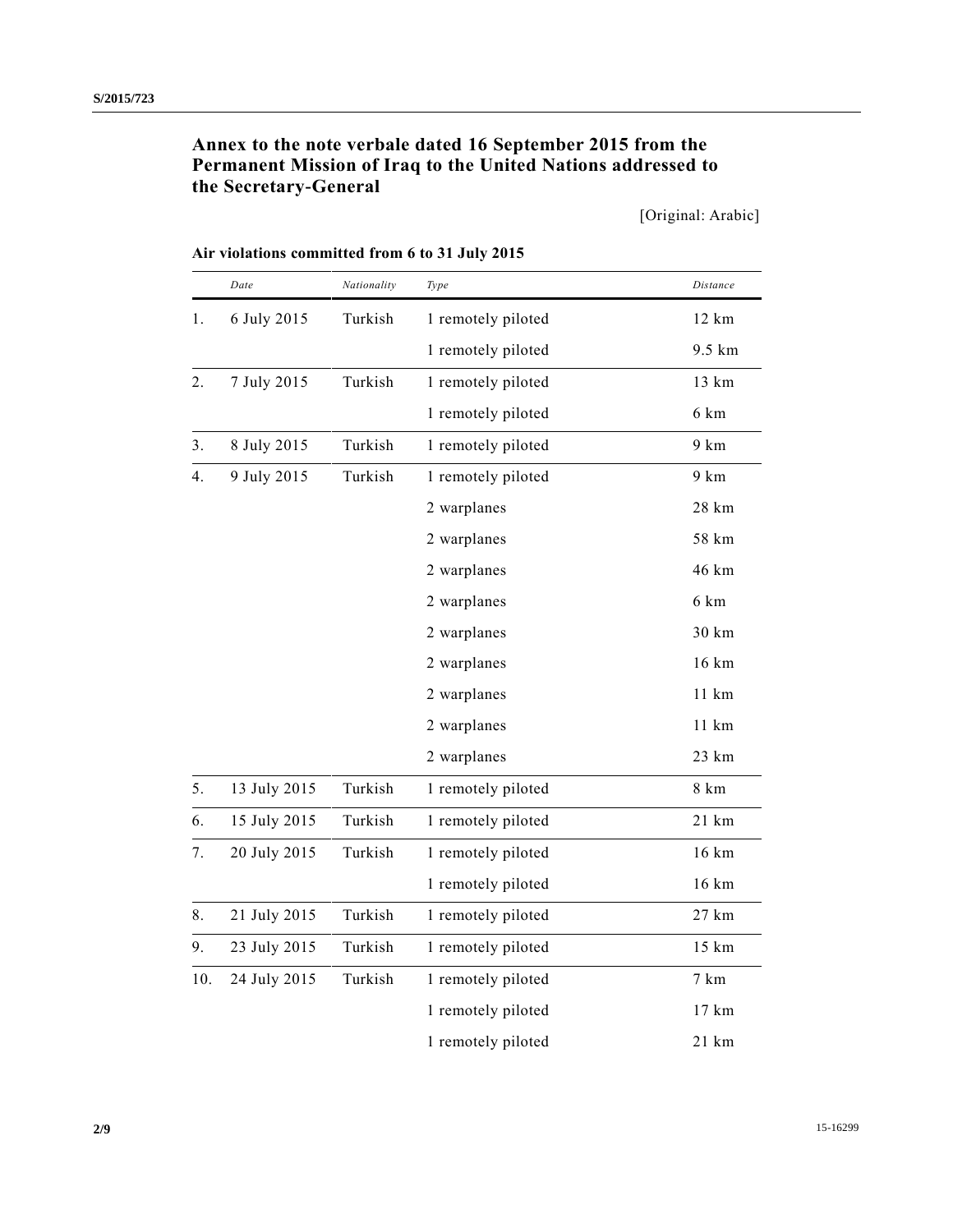| Date                | Nationality | Type               | Distance |
|---------------------|-------------|--------------------|----------|
|                     |             | 2 warplanes        | 116 km   |
|                     |             | 2 warplanes        | 55 km    |
|                     |             | 2 warplanes        | 35 km    |
|                     |             | 2 warplanes        | 25 km    |
|                     |             | 2 warplanes        | 30 km    |
|                     |             | 2 warplanes        | 44 km    |
| 11.<br>25 July 2015 | Turkish     | 1 remotely piloted | 41 km    |
|                     |             | 1 remotely piloted | 18 km    |
|                     |             | 2 warplanes        | 15 km    |
|                     |             | 2 warplanes        | 15 km    |
|                     |             | 2 warplanes        | 19 km    |
|                     |             | 2 warplanes        | 16 km    |
|                     |             | 2 warplanes        | 40 km    |
|                     |             | 2 warplanes        | 49 km    |
|                     |             | 2 warplanes        | 35 km    |
|                     |             | 2 warplanes        | 95 km    |
|                     |             | 2 warplanes        | 108 km   |
|                     |             | 2 warplanes        | 23 km    |
|                     |             | 2 warplanes        | 45 km    |
|                     |             | 2 warplanes        | 60 km    |
|                     |             | 2 warplanes        | 45 km    |
|                     |             | 2 warplanes        | 105 km   |
|                     |             | 2 warplanes        | 24 km    |
|                     |             | 2 warplanes        | 26 km    |
|                     |             | 2 warplanes        | 58 km    |
|                     |             | 2 warplanes        | 7 km     |
|                     |             | 2 warplanes        | 46 km    |
|                     |             | 2 warplanes        | 106 km   |
|                     |             | 2 warplanes        | 45 km    |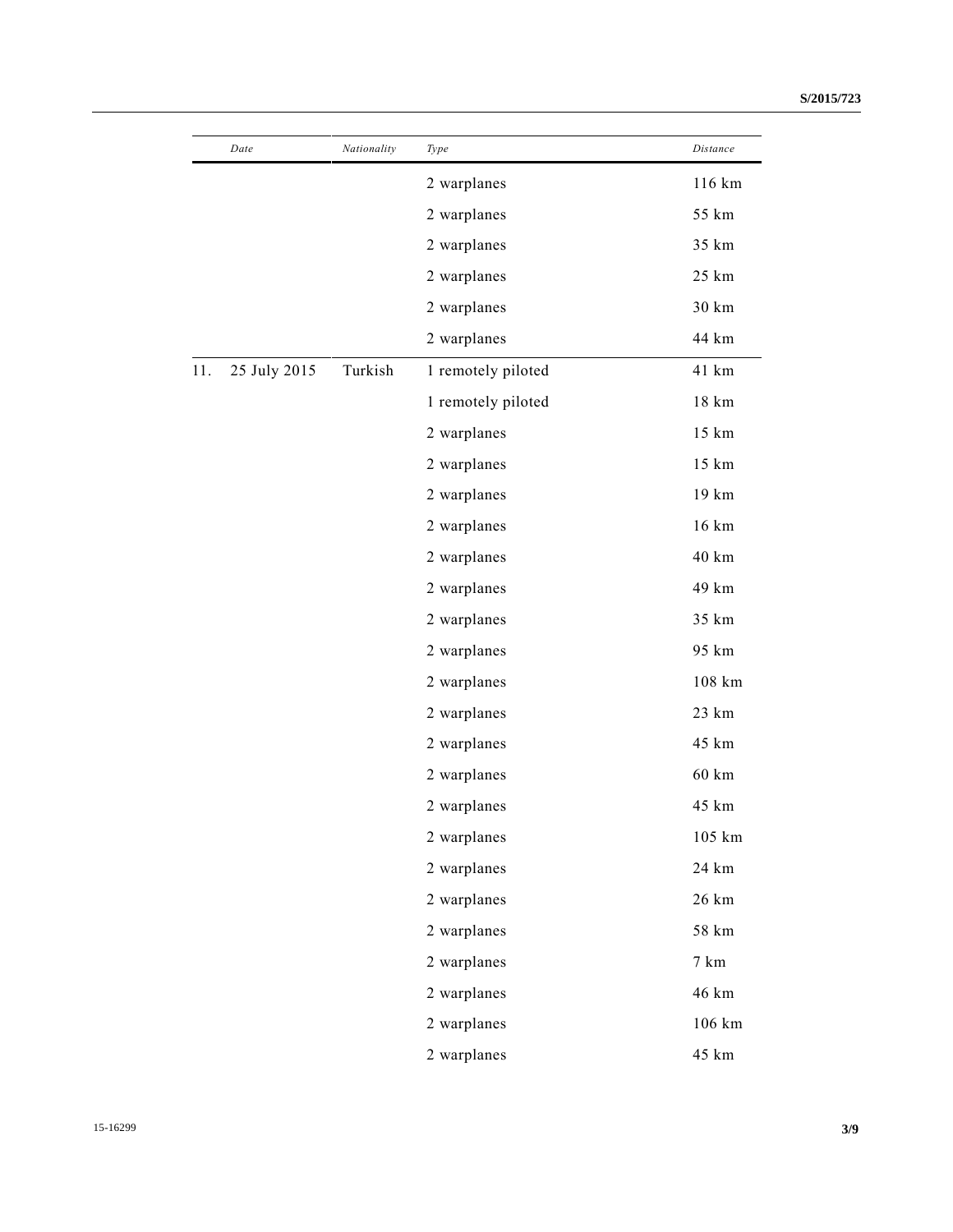|     | Date         | Nationality | Type                              | Distance |
|-----|--------------|-------------|-----------------------------------|----------|
|     |              |             | 2 warplanes                       | 40 km    |
|     |              |             | 2 warplanes                       | 46 km    |
|     |              |             | 2 warplanes                       | 35 km    |
|     |              |             | 2 warplanes                       | 55 km    |
|     |              |             | 2 warplanes                       | 106 km   |
|     |              |             | 2 warplanes                       | 80 km    |
|     |              |             | 2 warplanes                       | 27 km    |
|     |              |             | 2 warplanes                       | 37 km    |
|     |              |             | 2 warplanes                       | 52 km    |
|     |              |             | 2 warplanes                       | 43 km    |
|     |              |             | 2 warplanes                       | 41 km    |
|     |              |             | 2 warplanes                       | 51 km    |
|     |              |             | 2 warplanes                       | 46 km    |
|     |              |             | 2 warplanes                       | 50 km    |
|     |              |             | 2 warplanes                       | 56 km    |
|     |              |             | 2 warplanes                       | 27 km    |
|     |              |             | 2 warplanes                       | 45 km    |
|     |              |             | 2 warplanes                       | 68 km    |
|     |              |             | 2 warplanes                       | 108 km   |
|     |              |             | 2 warplanes                       | 35 km    |
|     |              |             | 2 warplanes                       | 25 km    |
|     |              |             | 2 warplanes                       | 105 km   |
| 12. | 26 July 2015 | Turkish     | 1 remotely piloted reconnaissance | 36 km    |
|     |              |             | 2 warplanes                       | 17 km    |
| 13. | 28 July 2015 | Turkish     | 1 remotely piloted reconnaissance | 25 km    |
|     |              |             | 1 remotely piloted reconnaissance | 30 km    |
|     |              |             | 1 remotely piloted reconnaissance | 30 km    |
|     |              |             | 2 warplanes                       | 16 km    |
|     |              |             | 2 warplanes                       | 58 km    |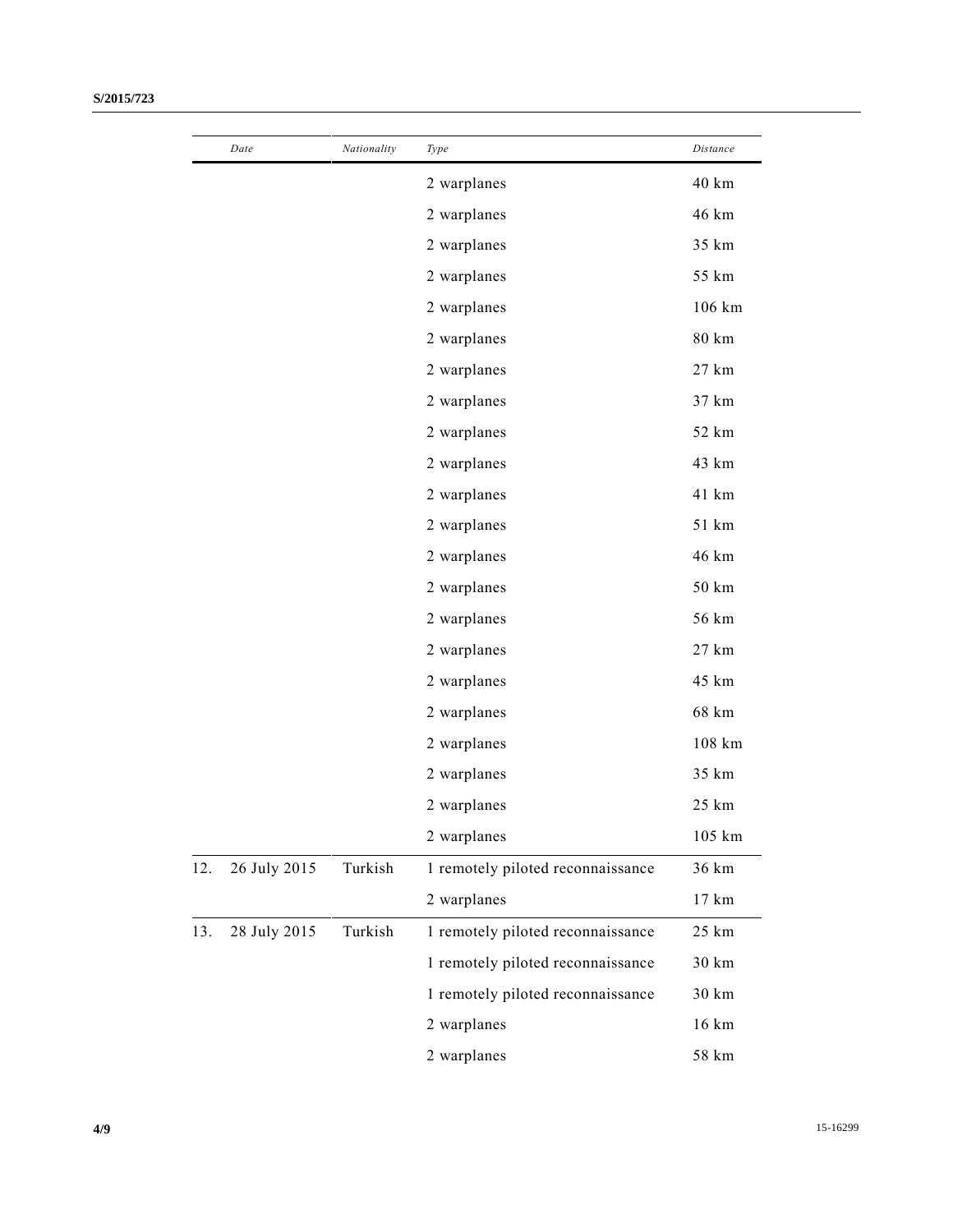|     | Date         | Nationality | Type                              | Distance        |
|-----|--------------|-------------|-----------------------------------|-----------------|
|     |              |             | 2 warplanes                       | 120 km          |
|     |              |             | 2 warplanes                       | 40 km           |
|     |              |             | 2 warplanes                       | 61 km           |
|     |              |             | 2 warplanes                       | 36 km           |
|     |              |             | 2 warplanes                       | 33 km           |
|     |              |             | 2 warplanes                       | 30 km           |
|     |              |             | 2 warplanes                       | 47 km           |
|     |              |             | 2 warplanes                       | 50 km           |
|     |              |             | 2 warplanes                       | 76 km           |
|     |              |             | 2 warplanes                       | 32 km           |
|     |              |             | 2 warplanes                       | 43 km           |
|     |              |             | 2 warplanes                       | 42 km           |
|     |              |             | 2 warplanes                       | 32 km           |
|     |              |             | 2 warplanes                       | 20 km           |
|     |              |             | 2 warplanes                       | 47 km           |
|     |              |             | 2 warplanes                       | 46 km           |
| 14. | 29 July 2015 | Turkish     | 2 warplanes                       | 14 km           |
|     |              |             | 2 warplanes                       | 19 km           |
|     |              |             | 2 warplanes                       | 30 km           |
|     |              |             | 2 warplanes                       | 43 km           |
|     |              |             | 2 warplanes                       | 28 km           |
|     |              |             | 2 warplanes                       | 26 km           |
|     |              |             | 2 warplanes                       | 61 km           |
|     |              |             | 2 warplanes                       | 29 km           |
|     |              |             | 2 warplanes                       | 27 km           |
|     |              |             | 2 warplanes                       | 14 km           |
|     |              |             | 2 warplanes                       | 149 km          |
| 15. | 30 July 2015 | Turkish     | 1 remotely piloted reconnaissance | 33 km           |
|     |              |             | 1 remotely piloted reconnaissance | $20 \text{ km}$ |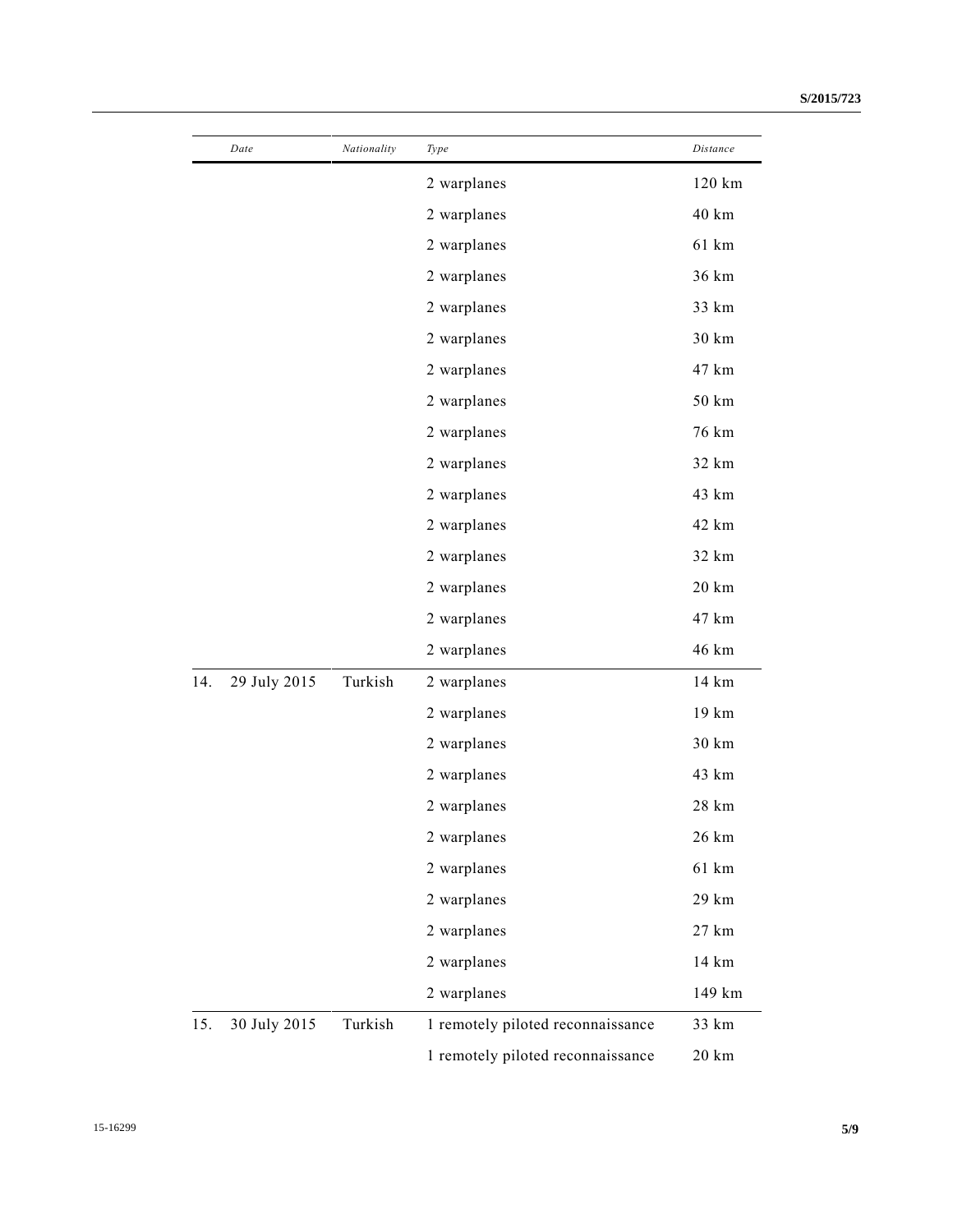| Date | Nationality | Type                              | Distance        |
|------|-------------|-----------------------------------|-----------------|
|      |             | 1 remotely piloted reconnaissance | 9 km            |
|      |             | 1 remotely piloted reconnaissance | $10 \text{ km}$ |
|      |             | 1 remotely piloted reconnaissance | 40 km           |
|      |             | 1 remotely piloted reconnaissance | 30 km           |
|      |             | 2 warplanes                       | 31 km           |
|      |             | 2 warplanes                       | 31 km           |
|      |             | 2 warplanes                       | 40 km           |
|      |             | 2 warplanes                       | 65 km           |
|      |             | 2 warplanes                       | 50 km           |
|      |             | 2 warplanes                       | 111 km          |
|      |             | 2 warplanes                       | 30 km           |
|      |             | 2 warplanes                       | 26 km           |
|      |             | 2 warplanes                       | 13 km           |
|      |             | 2 warplanes                       | 20 km           |
|      |             | 2 warplanes                       | 40 km           |
|      |             | 2 warplanes                       | 40 km           |
|      |             | 2 warplanes                       | 17 km           |
|      |             | 2 warplanes                       | 20 km           |
|      |             | 2 warplanes                       | 25 km           |
|      |             | 2 warplanes                       | 110 km          |
|      |             | 2 warplanes                       | 19 km           |
|      |             | 2 warplanes                       | 21 km           |
|      |             | 2 warplanes                       | 23 km           |
|      |             | 2 warplanes                       | 35 km           |
|      |             | 2 warplanes                       | 40 km           |
|      |             | 2 warplanes                       | 34 km           |
|      |             | 2 warplanes                       | 56 km           |
|      |             | 2 warplanes                       | 54 km           |
|      |             | 2 warplanes                       | 35 km           |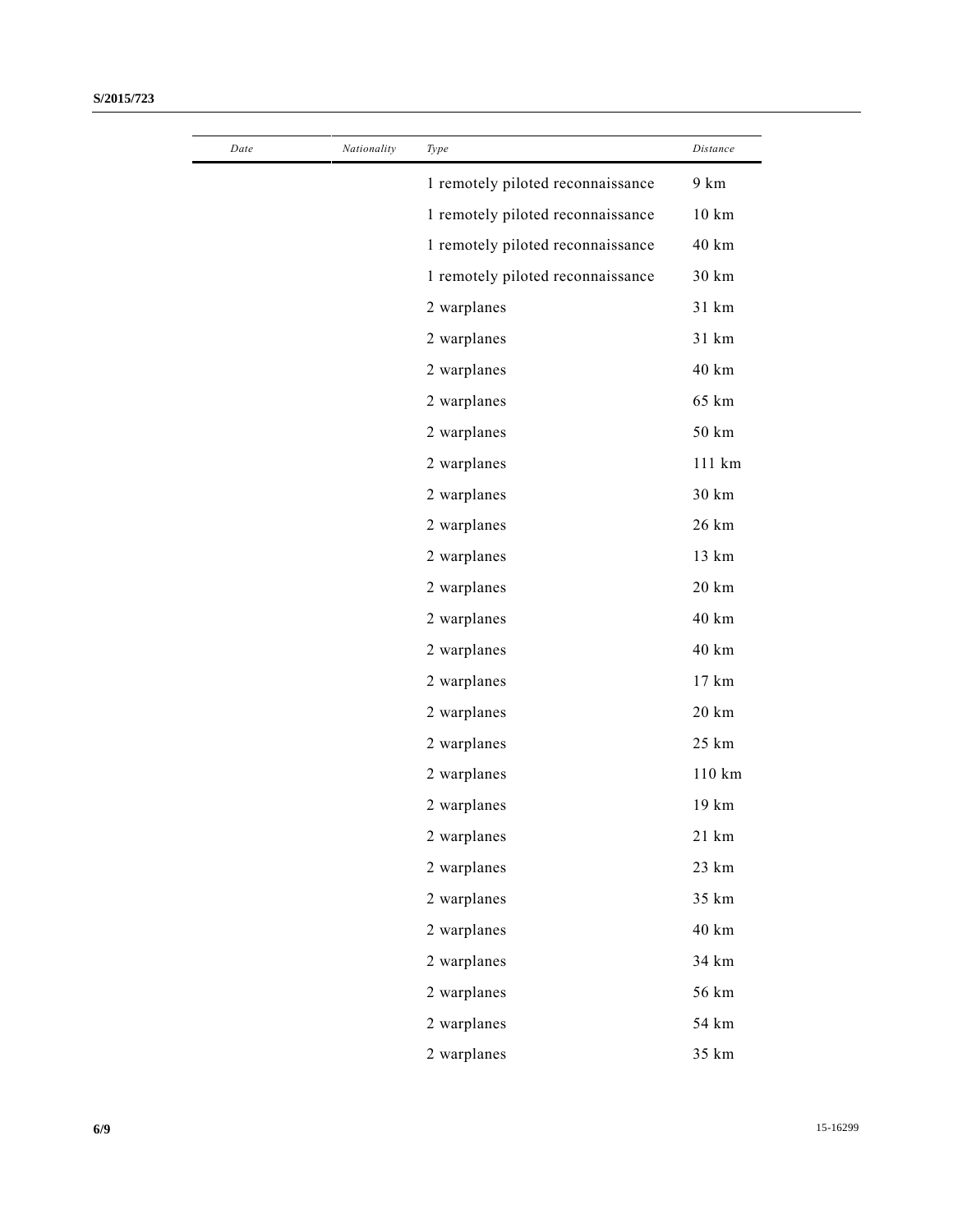|     | Date         | Nationality | Type                              | Distance |
|-----|--------------|-------------|-----------------------------------|----------|
|     |              |             | 2 warplanes                       | 35 km    |
|     |              |             | 2 warplanes                       | 32 km    |
|     |              |             | 2 warplanes                       | 23 km    |
|     |              |             | 2 warplanes                       | 31 km    |
|     |              |             | 2 warplanes                       | 10 km    |
|     |              |             | 2 warplanes                       | 53 km    |
|     |              |             | 2 warplanes                       | 25 km    |
|     |              |             | 2 warplanes                       | 44 km    |
|     |              |             | 2 warplanes                       | 28 km    |
|     |              |             | 2 warplanes                       | 43 km    |
|     |              |             | 2 warplanes                       | 36 km    |
|     |              |             | 2 warplanes                       | 46 km    |
|     |              |             | 2 warplanes                       | 50 km    |
|     |              |             | 2 warplanes                       | 57 km    |
|     |              |             | 2 warplanes                       | 43 km    |
|     |              |             | 2 warplanes                       | 43 km    |
| 16. | 31 July 2015 | Turkish     | 1 remotely piloted reconnaissance | 10 km    |
|     |              |             | 1 remotely piloted reconnaissance | 31 km    |
|     |              |             | 2 warplanes                       | 44 km    |
|     |              |             | 2 warplanes                       | 64 km    |
|     |              |             | 2 warplanes                       | 43 km    |
|     |              |             | 2 warplanes                       | 22 km    |
|     |              |             | 2 warplanes                       | 23 km    |
|     |              |             | 2 warplanes                       | 48 km    |
|     |              |             |                                   |          |

Total air violations committed by Turkish warplanes from 6 to 31 July 2015: 274

Deepest infiltration: 149 km

Total air violations committed by remotely piloted Turkish aircraft from 6 to 31 July 2015: 27

Deepest infiltration: 41 km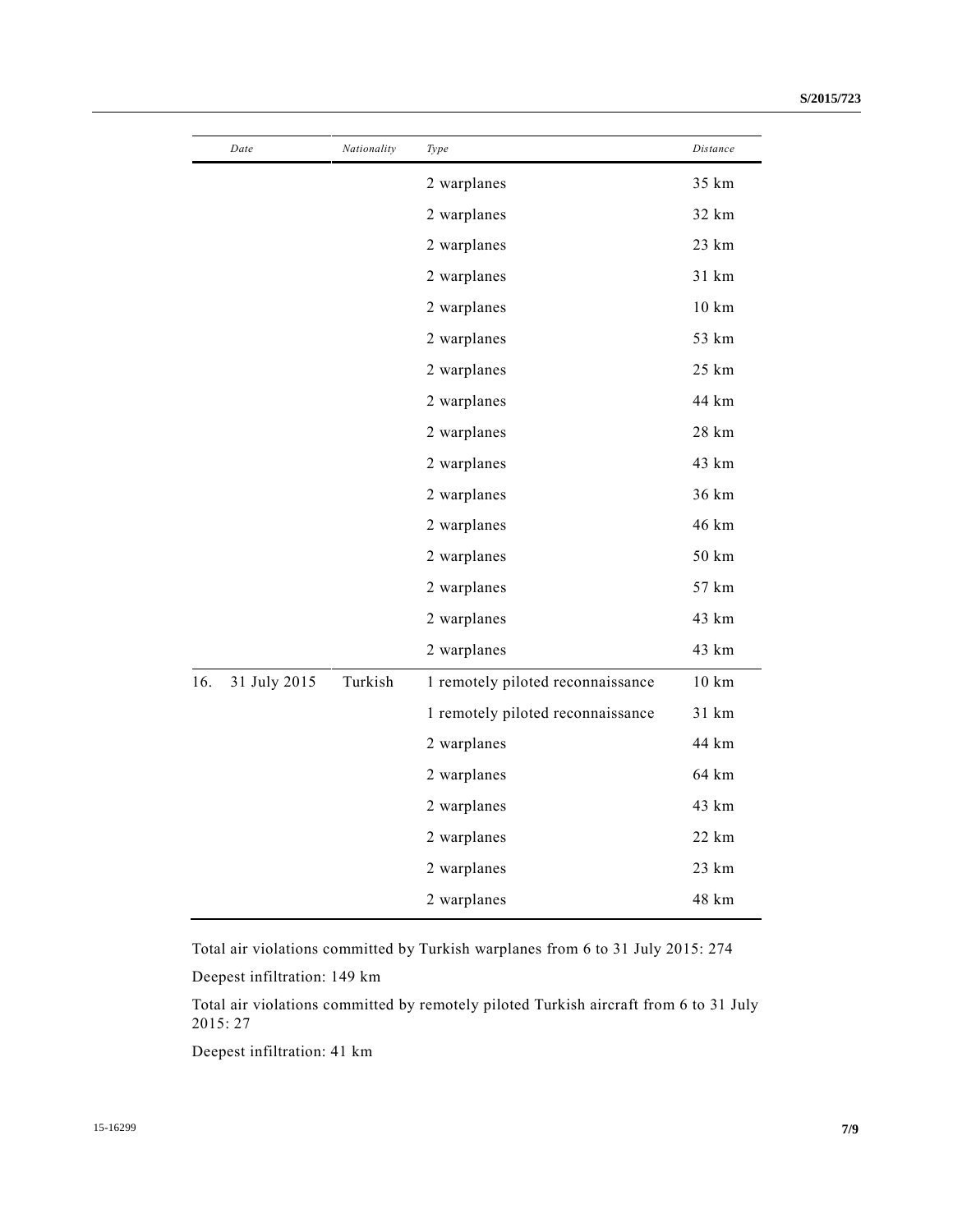## **Violations committed by Turkish remotely piloted aircraft from 1 January to 30 April 2015**

**January 2015**

| Date                            | Nationality | Entry time Exit time |       | Distance | <b>Notes</b> |
|---------------------------------|-------------|----------------------|-------|----------|--------------|
| 1. 26 January 2015 Turkish 1250 |             |                      | -1525 | 13 km    |              |
| 2. 27 January 2015 Turkish 1120 |             |                      | 1325  | 18 km    |              |

# **February 2015**

|                | Date                     | Nationality | Entry time | Exit time                         | Distance        | <b>Notes</b> |
|----------------|--------------------------|-------------|------------|-----------------------------------|-----------------|--------------|
| $\mathbf{1}$ . | 2 February 2015          | Turkish     | 1902       | 2110                              | $25 \text{ km}$ |              |
| 2.             | 26 February 2015 Turkish |             | 1540       | 1704                              | $25 \text{ km}$ |              |
| 3.             | 27 February 2015 Turkish |             | 1400       | 0020 hours on<br>28 February 2015 | 27 km           |              |

#### **March 2015**

|     | Date          | Nationality | Entry time | Exit time                        | Distance         | <b>Notes</b> |
|-----|---------------|-------------|------------|----------------------------------|------------------|--------------|
| 1.  | 6 March 2015  | Turkish     | 1015       | 1925                             | $100 \text{ km}$ |              |
| 2.  | 6 March 2015  | Turkish     | 1340       | 0100 hours on<br>7 March 2015    | 8 km             |              |
| 3.  | 7 March 2015  | Turkish     | 0200       | 0618                             | 46 km            |              |
| 4.  | 9 March 2015  | Turkish     | 1026       | 1707                             | 16 km            |              |
| 5.  | 9 March 2015  | Turkish     | 1245       | $0010$ hours on<br>10 March 2015 | $11 \text{ km}$  |              |
| 6.  | 9 March 2015  | Turkish     | 2142       | 0830 hours on<br>10 March 2015   | 30 km            |              |
| 7.  | 10 March 2015 | Turkish     | 1332       | 1652                             | $27 \text{ km}$  |              |
| 8.  | 10 March 2015 | Turkish     | 1900       | 2217                             | $12 \text{ km}$  |              |
| 9.  | 11 March 2015 | Turkish     | 0741       | 1330                             | 18 km            |              |
| 10. | 27 March 2015 | Turkish     | 1600       | 1610                             | 7.5 km           |              |
| 11. | 27 March 2015 | Turkish     | 1134       | 1635                             | 27 km            |              |
| 12. | 27 March 2015 | Turkish     | 1715       | $0352$ hours on<br>28 March 2015 | 37 km            |              |